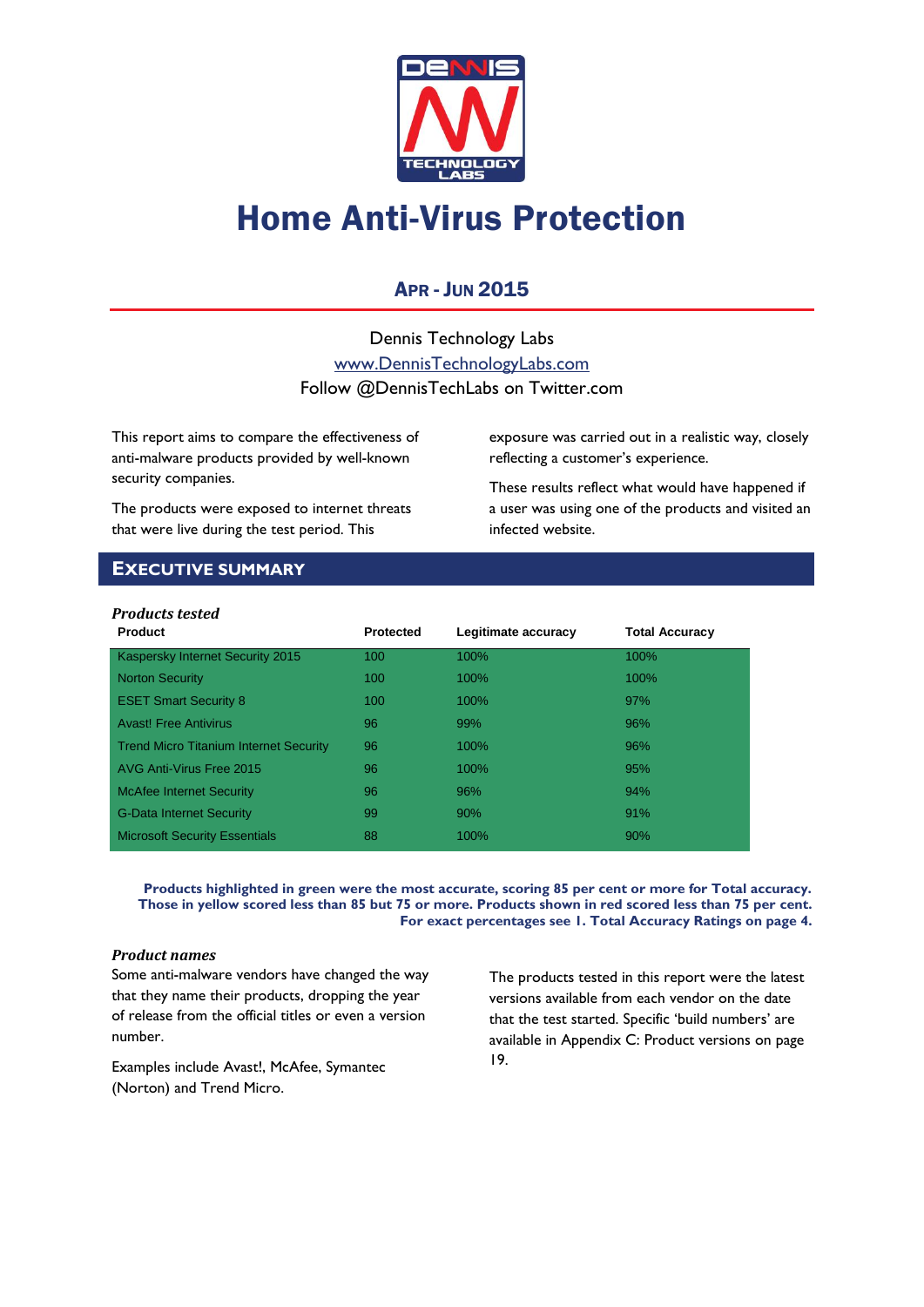## **The effectiveness of free and paid-for anti-malware security suites varies widely.**

The most effective protected against between 99 to 100 per cent of threats, while the least effective (Microsoft Security Essentials) was compromised by 12 per cent of the threats.

In terms of protection, the top five products were from Kaspersky Lab, Symantec (Norton), G-Data, ESET and Avast!. All but Avast! require a license that costs money.

## **Blocking malicious sites based on reputation is an effective approach.**

Those products that prevented users from visiting the malicious sites in the first place gained a significant advantage. If the malware can't download onto the victim's computer then the anti-malware software faces less of an ongoing challenge.

## **Some anti-malware programs are too harsh when evaluating legitimate software**

Most of the products would delegate some decisions to users when installing legitimate software. G-Data Internet Security was the most paranoid and onerous to use, followed by McAfee Internet Security. Products from AVG, ESET, Kaspersky Lab, Microsoft, Symantec and Trend Micro were unobtrusive, asking no questions and not blocking a single program or web site.

## **Which was the best product?**

The most accurate programs were Kaspersky Internet Security 2015, Norton Security, ESET Smart Security 8, Avast! Free Antivirus and Trend Micro Titanium Internet Security, all of which won our AAA award in this test.

Simon Edwards, Dennis Technology Labs, 8th Aug 2015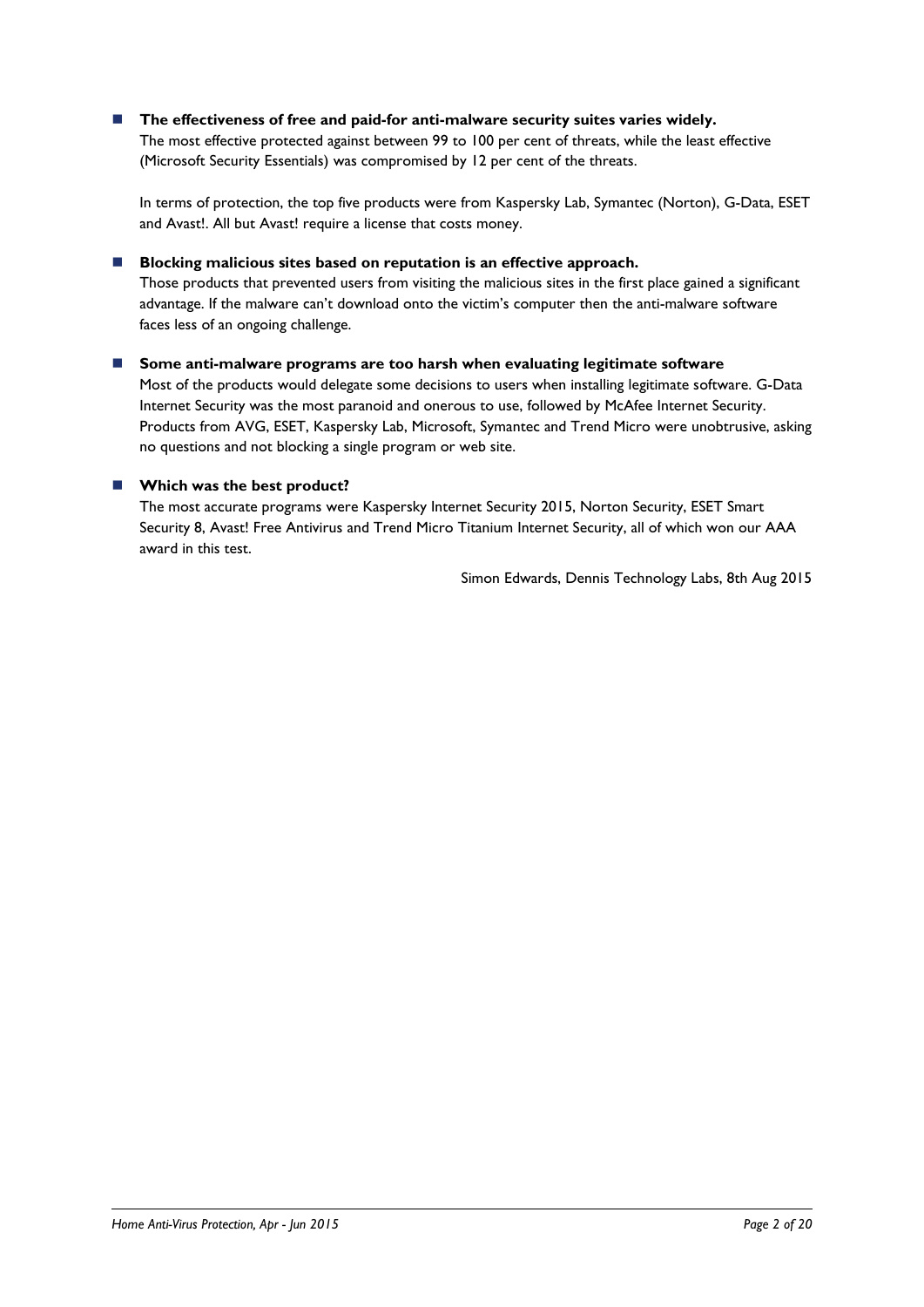## <span id="page-2-0"></span>**CONTENTS**

Document version 1.0. Written 8th Aug 2015.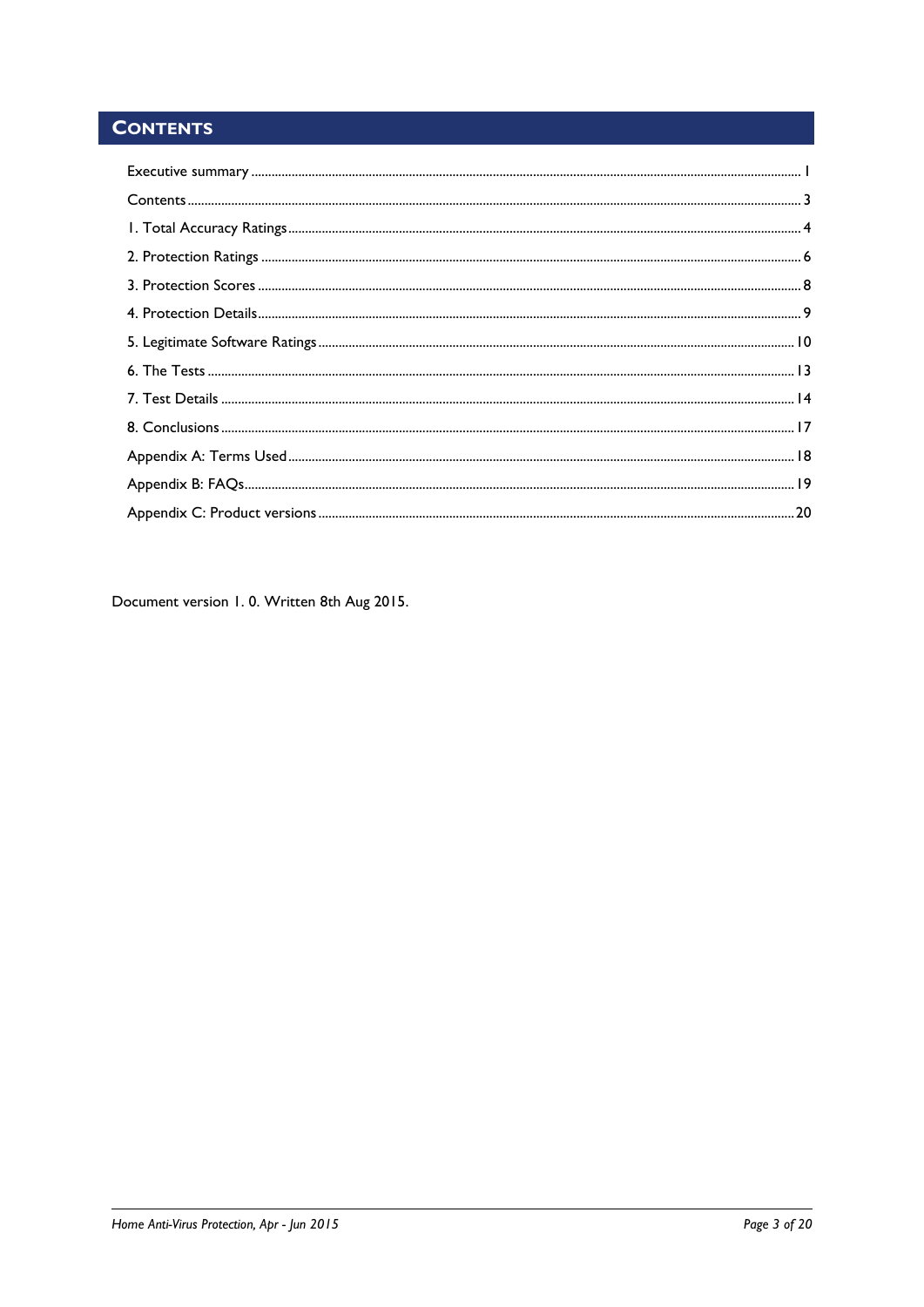## <span id="page-3-0"></span>**1. TOTAL ACCURACY RATINGS**

The total accuracy ratings provide a way to judge how effectively the security programs work by looking at a single graph.

Anti-malware software should not just detect threats. It should allow legitimate software to run unhindered as well.

The results below take into account how accurately the programs treated threats and handled legitimate software.



**The total accuracy ratings take into account successes and failures with both malware and legitimate applications.**

We ran two distinct tests: one that measured how the products handled internet threats and one that measured how they handled legitimate programs.

The ideal product would block all threats and allow all legitimate applications.

When a product fails to protect the system against a threat it is compromised. When it warns against, or even blocks, legitimate software then it generates a 'false positive' result.

Products gain points for stopping threats successfully and for allowing users to install and run legitimate software. Products lose points for failing to stop threats and when they handle legitimate files incorrectly.

Each product then receives a final rating based on its performance in each of the 'threat' and 'legitimate software' tests.

These results show a combined accuracy rating, taking into account each product's performance with both threats and non-malicious software.

There is a maximum possible score of 1,016 and a minimum of -1,216.

See *5. Legitimate Software Ratings* on page 10 for detailed results and an explanation on how the false positive ratings are calculated.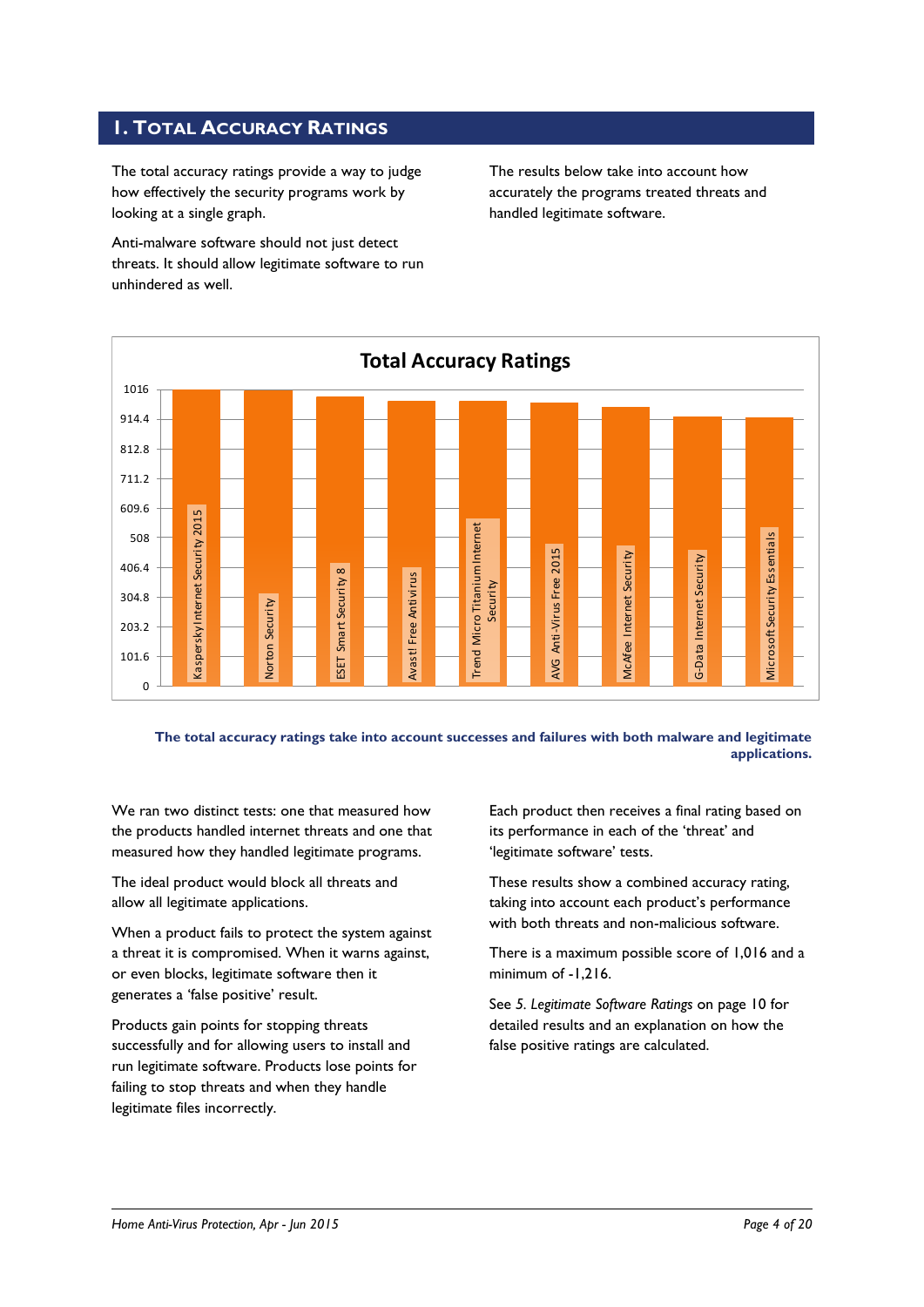## TOTAL ACCURACY RATINGS

| <b>Product</b>                                | <b>Total Accuracy Rating</b> | Percentage | Award |  |
|-----------------------------------------------|------------------------------|------------|-------|--|
| Kaspersky Internet Security 2015              | 1016                         | 100%       | AAA   |  |
| <b>Norton Security</b>                        | 1013                         | 100%       | AAA   |  |
| <b>ESET Smart Security 8</b>                  | 990                          | 97%        | AAA   |  |
| Avast! Free Antivirus                         | 978                          | 96%        | AAA   |  |
| <b>Trend Micro Titanium Internet Security</b> | 976                          | 96%        | AAA   |  |
| AVG Anti-Virus Free 2015                      | 969                          | 95%        | AAA   |  |
| McAfee Internet Security                      | 954                          | 94%        | AA    |  |
| <b>G-Data Internet Security</b>               | 920                          | 91%        | AA    |  |
| <b>Microsoft Security Essentials</b>          | 917                          | 90%        | AA    |  |

#### **Awards**

The following products win Dennis Technology Labs awards:



Kaspersky Internet Security Norton Security ESET Smart Security 8 Avast! Free Antivirus Trend Micro Titanium Internet Security AVG Anti-Virus Free



McAfee Internet Security G-Data Internet Security Microsoft Security Essentials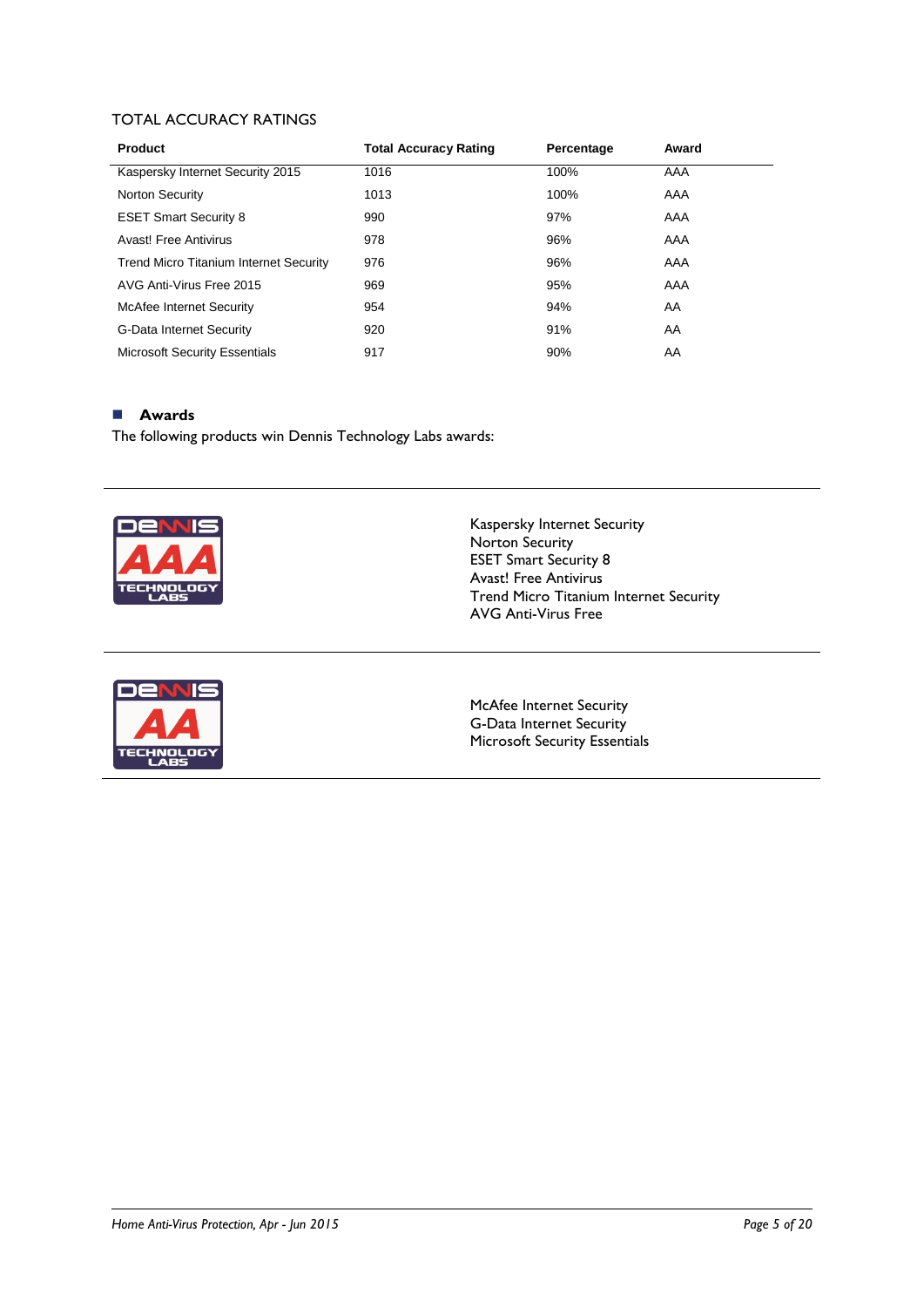## <span id="page-5-0"></span>**2. PROTECTION RATINGS**

The following results show how each product was scored for its accuracy in handling malware only. They do not take into account false positives.

## **Neutralize (+1)**

If the product terminated a running threat the result was a neutralization. The product protected the system and was awarded one point.

 **Neutralize, complete remediation (+2)** The product was awarded a bonus point if, in addition to stopping the malware, it removed all hazardous traces of the attack.

## **Defense (+3)**

Products that prevented threats from running 'defended' the system and were awarded three points.

## **Compromise (-5)**

If the threat ran uninhibited on the system, or the system was damaged, five points were deducted.

The best possible protection rating is 300 and the worst is -500.



#### **With protection ratings we award products extra points for completely blocking a threat, while removing points when they are compromised by a threat.**

## How we calculate the ratings

The protection ratings are calculated like this:

*Protection rating = (3x number of defenses) + (1x number of neutralizations + (1x number of complete remediations)) + (-5x number of compromises)*

Note that the 'number of complete remediations' value refers only to cases of neutralization for

which full remediation was achieved. Full remediation is automatically assumed for all cases of 'defense'.

The score weighting gives credit to products that deny malware any opportunity to tamper with the system and penalizes heavily those that fail.

It is possible to apply your own weightings if you feel that compromises should be penalized more or less heavily. To do so use the results from *4. Protection Details* on page 9.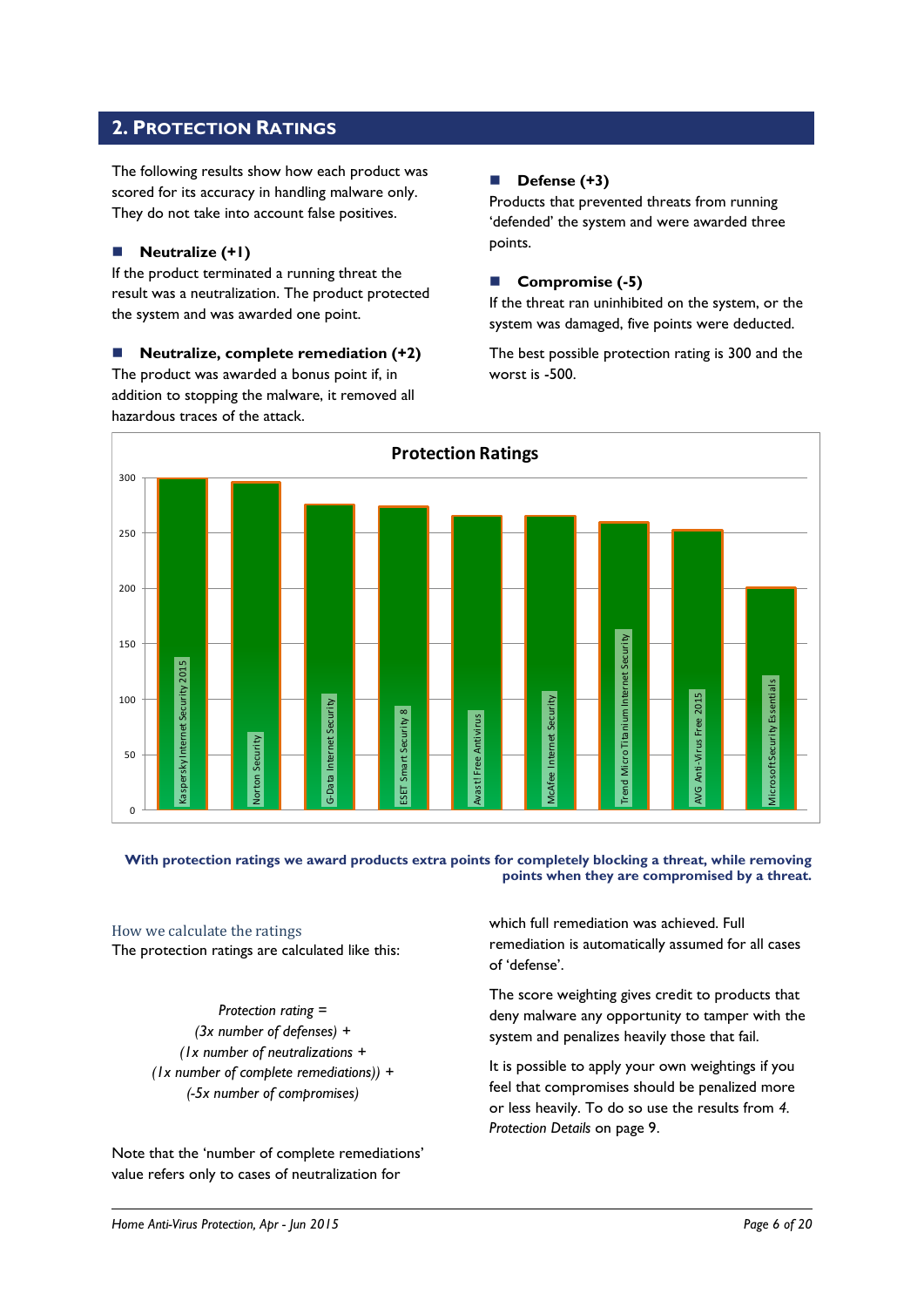## PROTECTION RATINGS

| <b>Product</b>                                | <b>Protection Rating</b> |
|-----------------------------------------------|--------------------------|
| Kaspersky Internet Security 2015              | 300                      |
| <b>Norton Security</b>                        | 297                      |
| <b>G-Data Internet Security</b>               | 276                      |
| <b>ESET Smart Security 8</b>                  | 274                      |
| Avast! Free Antivirus                         | 266                      |
| McAfee Internet Security                      | 266                      |
| <b>Trend Micro Titanium Internet Security</b> | 260                      |
| AVG Anti-Virus Free 2015                      | 253                      |
| <b>Microsoft Security Essentials</b>          | 201                      |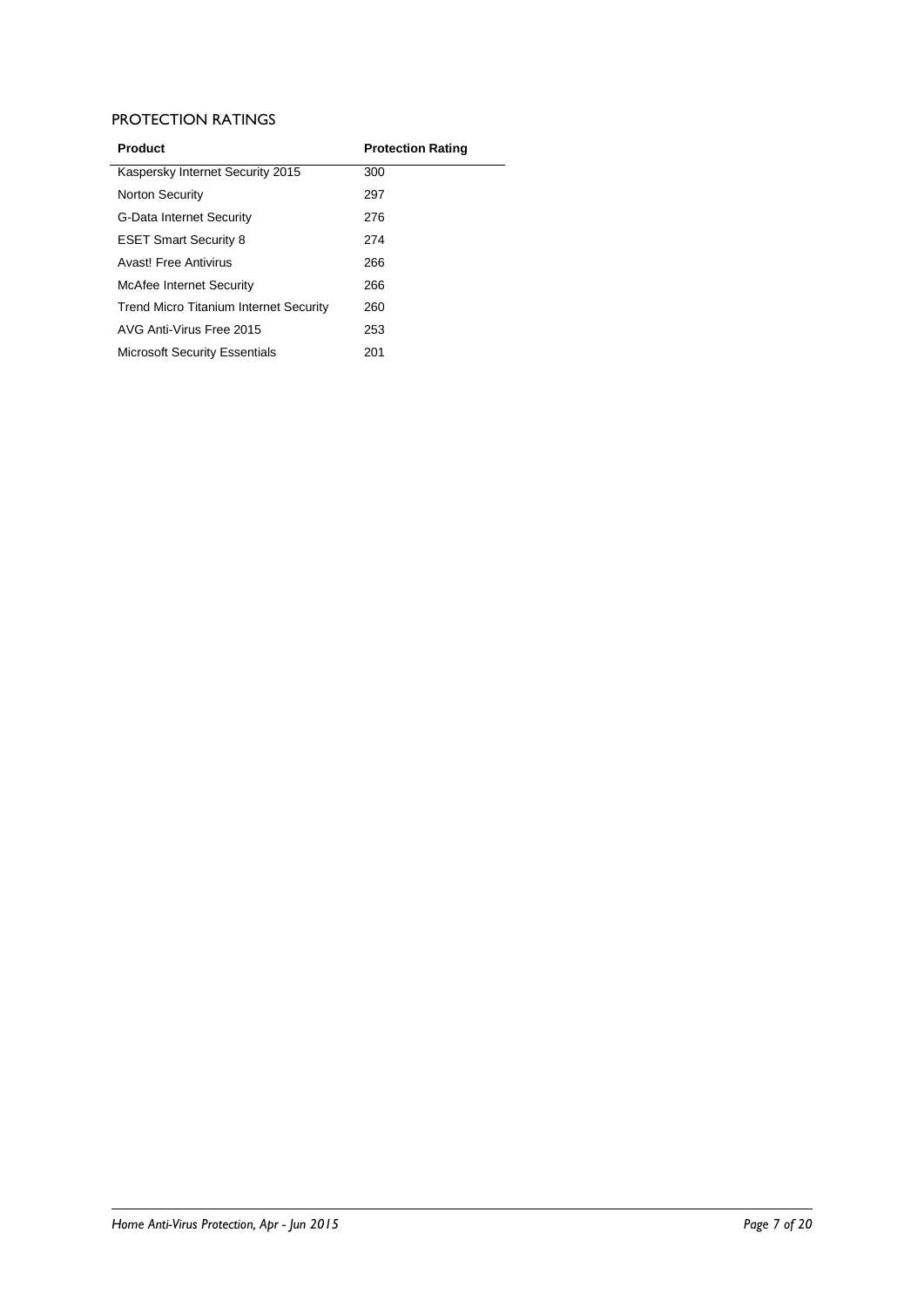## <span id="page-7-0"></span>**3. PROTECTION SCORES**

The following illustrates the general level of protection, combining defended and neutralized results. There is no distinction made between

these different levels of protection. Either a system is protected or it is not.



#### **The protection scores simply indicate how many time each product prevented a threat from compromising the system.**

## PROTECTION SCORES

| Product                                       | <b>Protected Scores</b> |
|-----------------------------------------------|-------------------------|
| Kaspersky Internet Security 2015              | 100                     |
| <b>ESET Smart Security 8</b>                  | 100                     |
| Norton Security                               | 100                     |
| <b>G-Data Internet Security</b>               | 99                      |
| AVG Anti-Virus Free 2015                      | 96                      |
| Avast! Free Antivirus                         | 96                      |
| McAfee Internet Security                      | 96                      |
| <b>Trend Micro Titanium Internet Security</b> | 96                      |
| <b>Microsoft Security Essentials</b>          | 88                      |

(Average: 97 per cent)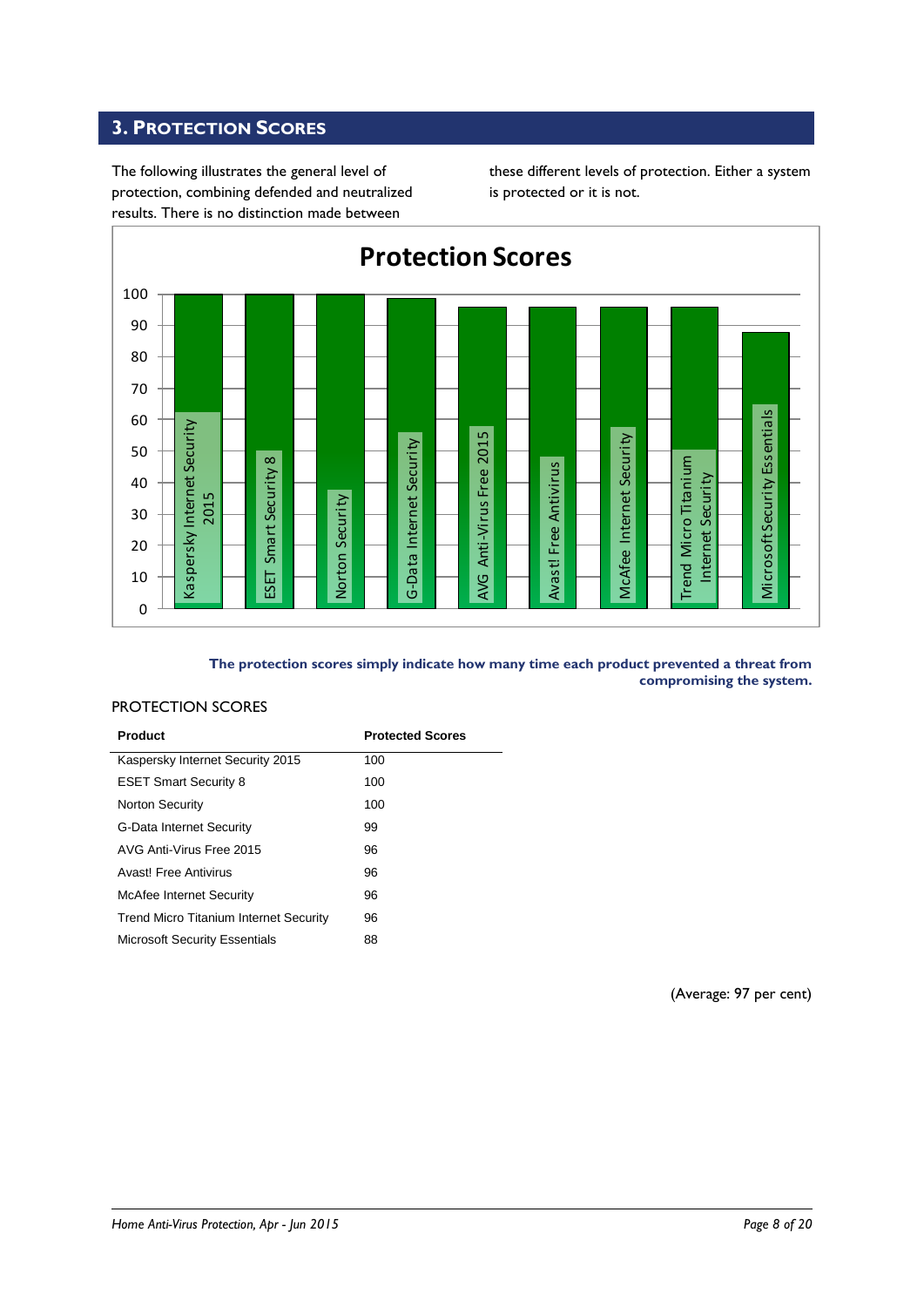## <span id="page-8-0"></span>**4. PROTECTION DETAILS**

The security products provided different levels of protection. When a product *defended* against a threat, it prevented the malware from gaining a foothold on the target system. A threat might have been able to exploit or infect the system and, in some cases, the product *neutralized* it either after the exploit ran or later. When it couldn't the system was *compromised*.



#### **The graph shows details on how the products handled the attacks. They are ordered according to their protection scores. For overall protection scores see** *3. Protection Scores* **on page 8.**

## PROTECTION DETAILS

| Product                                       | <b>Defended</b> | <b>Neutralized</b> | Compromised |
|-----------------------------------------------|-----------------|--------------------|-------------|
| Kaspersky Internet Security 2015              | 100             | $\Omega$           | 0           |
| <b>Norton Security</b>                        | 97              | 3                  | 0           |
| <b>ESET Smart Security 8</b>                  | 87              | 13                 | 0           |
| <b>G-Data Internet Security</b>               | 86              | 13                 |             |
| <b>McAfee Internet Security</b>               | 95              | 1                  | 4           |
| Avast! Free Antivirus                         | 94              | 2                  | 4           |
| <b>Trend Micro Titanium Internet Security</b> | 92              | 4                  | 4           |
| AVG Anti-Virus Free 2015                      | 85              | 11                 | 4           |
| <b>Microsoft Security Essentials</b>          | 85              | 3                  | 12          |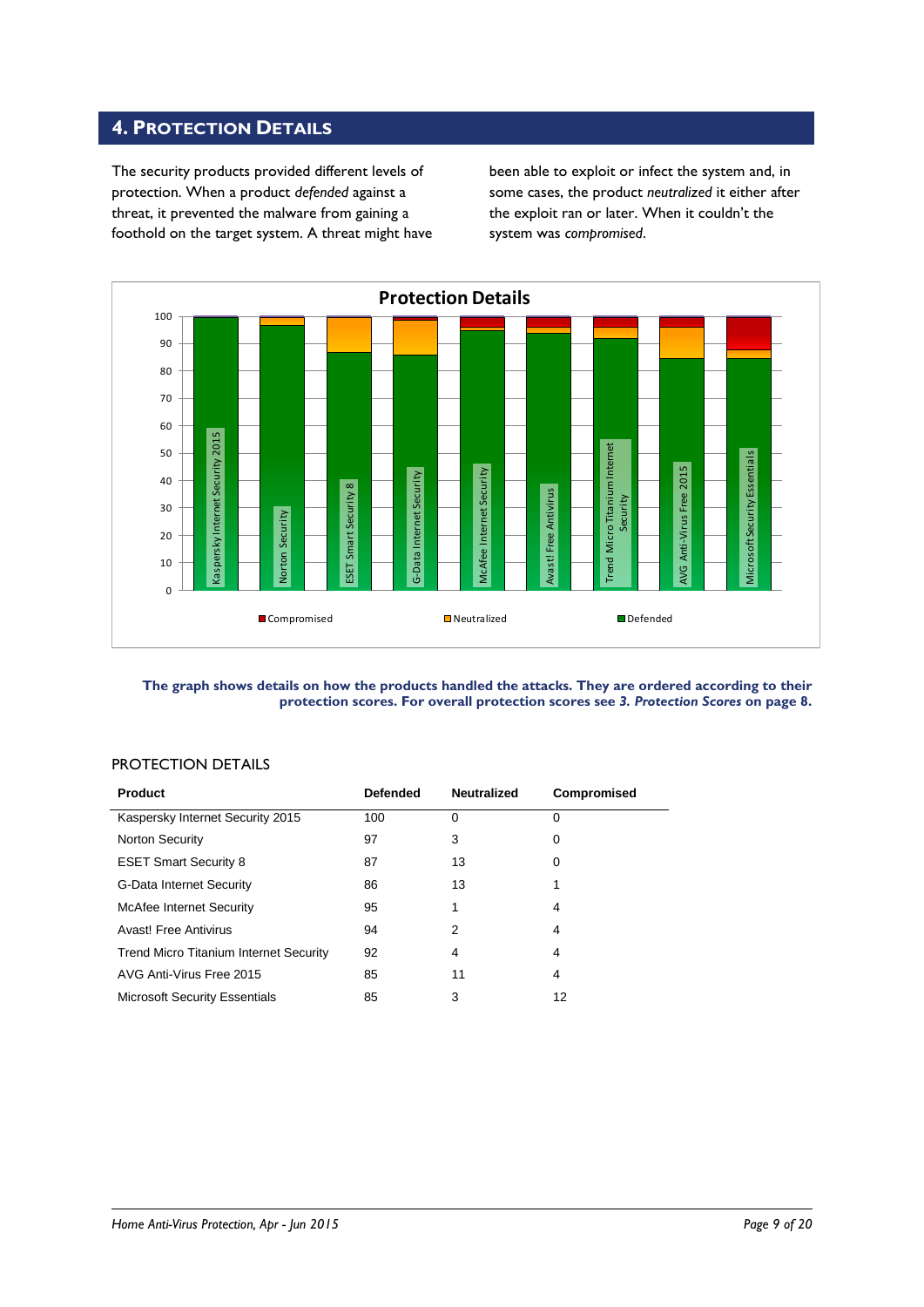## <span id="page-9-0"></span>**5. LEGITIMATE SOFTWARE RATINGS**

The legitimate software accuracy ratings provide a way to judge how effectively the security programs handle non-malicious software by looking at a single graph.

Anti-malware software should allow legitimate software to run unhindered. These results take into account the level of any interaction that the product demands of the user, as well as the prevalence of the legitimate program.

To understand how we calculate these ratings see 5.3 Accuracy ratings on page 12.



**When a product misclassified a popular program it faced a stronger penalty than if the file was more obscure.**

## LEGITIMATE SOFTWARE RATINGS

| Product                                       | <b>Accuracy Rating</b> |
|-----------------------------------------------|------------------------|
| AVG Anti-Virus Free 2015                      | 716                    |
| <b>ESET Smart Security 8</b>                  | 716                    |
| Kaspersky Internet Security 2015              | 716                    |
| <b>Microsoft Security Essentials</b>          | 716                    |
| <b>Norton Security</b>                        | 716                    |
| <b>Trend Micro Titanium Internet Security</b> | 716                    |
| Avast! Free Antivirus                         | 712                    |
| McAfee Internet Security                      | 688                    |
| <b>G-Data Internet Security</b>               | 644                    |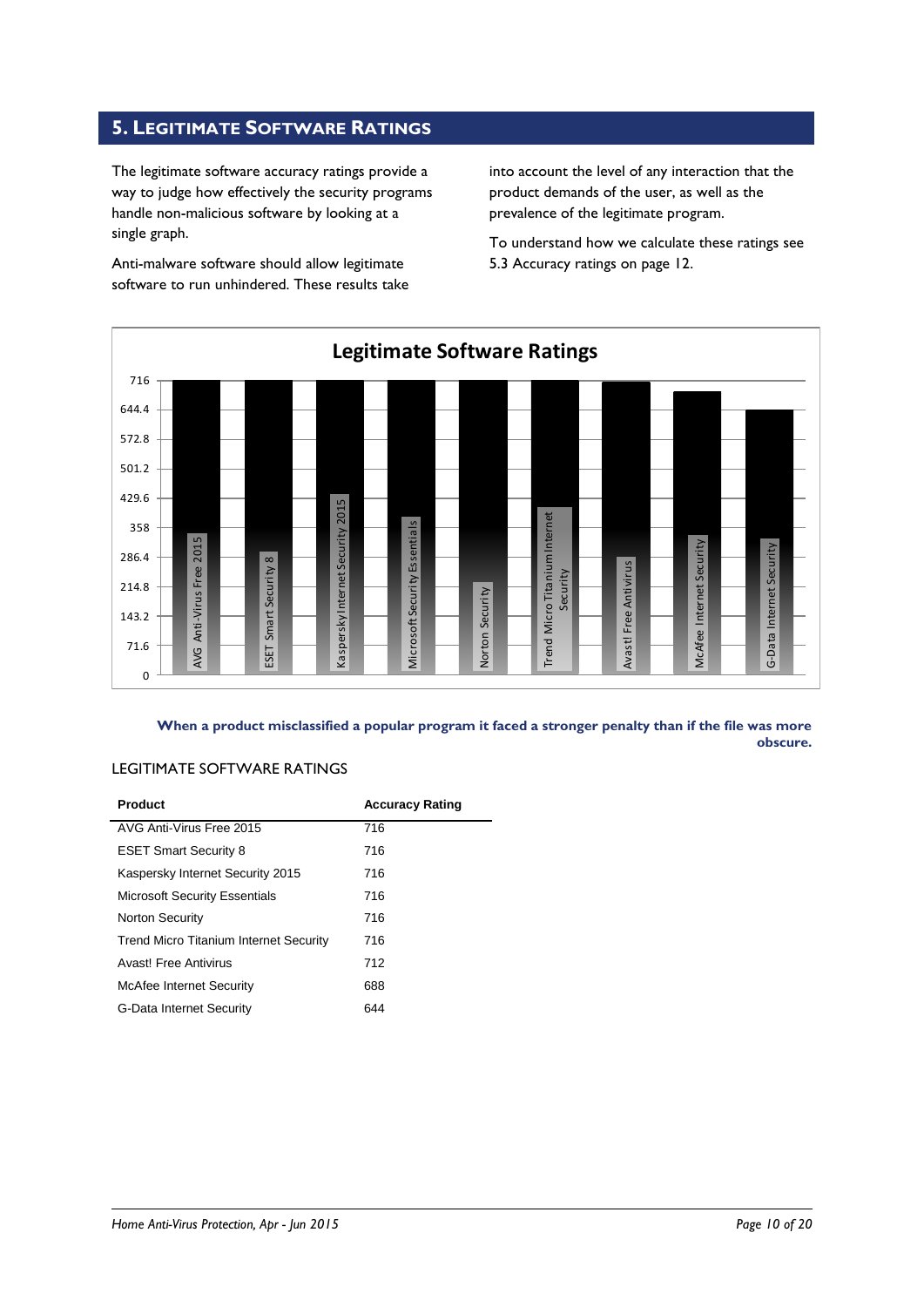## **5.1 Interaction ratings**

A security product needs to be able to protect the system from threats, while allowing legitimate software to work properly. When legitimate software is misclassified as malware a false positive is generated.

In an effort to protect the system some security products will ask the user questions when it encounters software that it is not certain is either fully legitimate or definitely malware.

When measuring how effective each product is we take into account all of the likely outcomes, whether the product allows, blocks or asks different types of questions. In each case a score is allocated.

A product gains top marks if it allows legitimate software to install without requiring the user to answer questions or otherwise interact. It loses points the more interaction is required and the less accurately it behaves.

If a product actually generates a genuine false positive (e.g. "software is malicious") it is penalized heavily.

The results grid below shows the most likely possibilities, along with some outcomes that could only happen if a product was not working properly (e.g. A5 – Object is safe but is blocked automatically).

|                |                             | <b>None</b><br>(allowed) | Click to allow<br>(default allow) | Click to allow/block<br>(no recommendation) | <b>Click to block</b><br>(default block) | <b>None</b><br>(blocked) |   |
|----------------|-----------------------------|--------------------------|-----------------------------------|---------------------------------------------|------------------------------------------|--------------------------|---|
|                | Object is safe              |                          | 1.5                               |                                             |                                          |                          | A |
|                | Object is unknown           |                          |                                   | 0.5                                         | $\Omega$                                 | $-0.5$                   | B |
| Classification | Object is not classified    |                          | 0.5                               | 0                                           | $-0.5$                                   | $-1$                     | C |
|                | <b>Object is suspicious</b> | 0.5                      | $\Omega$                          | $-0.5$                                      | $-1$                                     | $-1.5$                   | D |
|                | <b>Object is unwanted</b>   |                          | $-0.5$                            | $-1$                                        | $-1.5$                                   | $-2$                     | Е |
|                | <b>Object is malicious</b>  |                          |                                   |                                             | $-2$                                     | $-2$                     |   |
|                |                             |                          |                                   |                                             |                                          |                          |   |

#### **Interaction**

**Top marks to products that are accurate; those that ask too many questions or are overly suspicious are penalized.**

## LEGITIMATE SOFTWARE INCIDENTS

| <b>Product</b>                  | Interaction                    | <b>Total</b> |
|---------------------------------|--------------------------------|--------------|
| <b>G-Data Internet Security</b> | Click to block (default block) | 3            |
|                                 | None (blocked)                 |              |
| McAfee Internet Security        | Click to block (default block) |              |
|                                 | None (blocked)                 |              |
| Avast! Free Antivirus           | None (blocked)                 |              |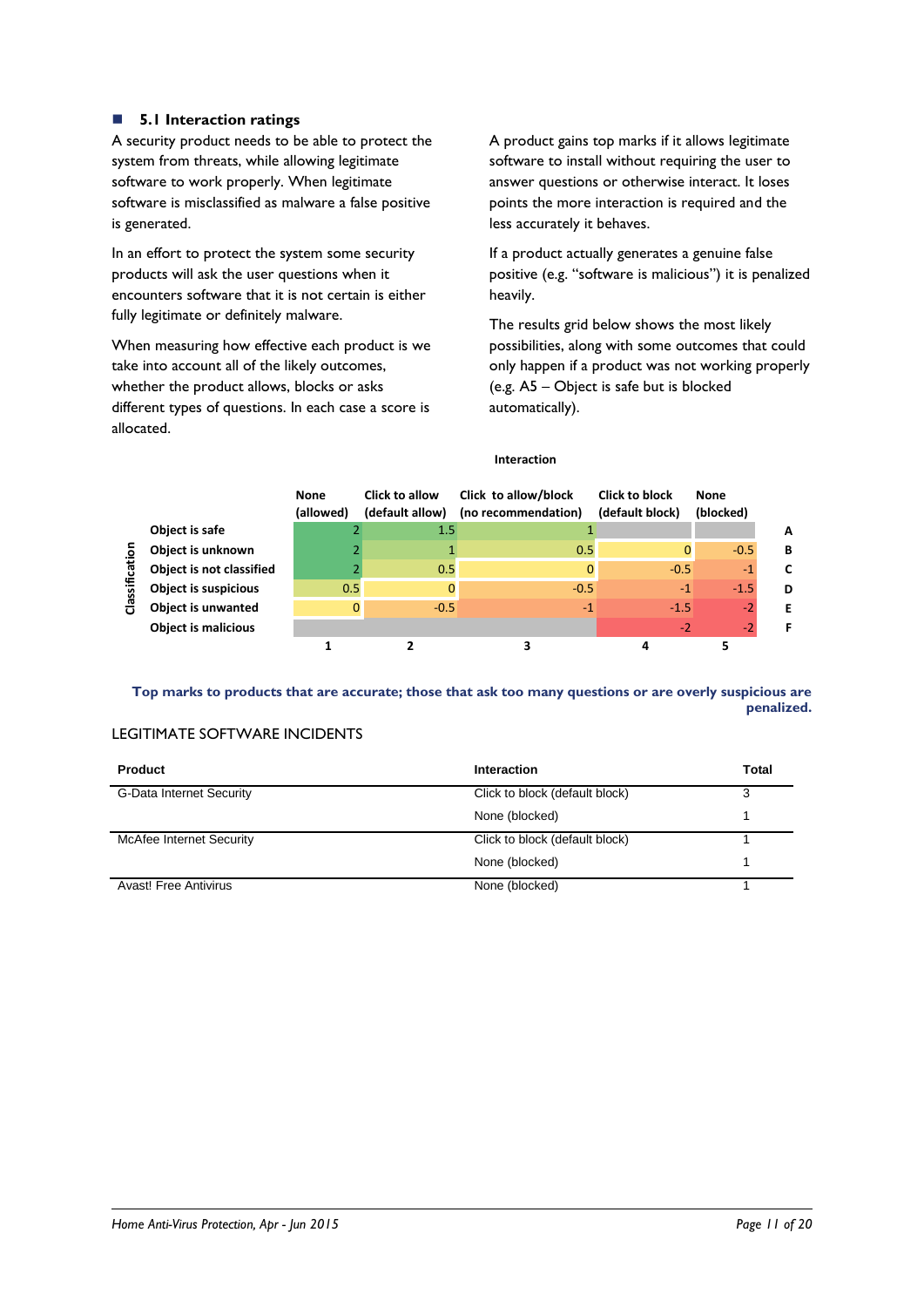## **5.2 Prevalence ratings**

The prevalence of each piece of software is significant. If a security product interferes with common applications then the situation is more serious than if it does so with rare ones. That said, it is usually expected that anti-malware programs should not interfere with any legitimate software.

The programs selected for the legitimate software testing were organized into five groups:

Very High Impact; High Impact; Medium Impact; Low Impact; and Very Low Impact.

The table below shows the relative importance of each group expressed as a numerical value. A Very High Impact application is ranked as being five times more significant than a Very Low Impact program.

## LEGITIMATE SOFTWARE PREVALENCE RATING MODIFIERS

| Impact category  | Rating modifier |
|------------------|-----------------|
| Very High Impact | 5               |
| High Impact      |                 |
| Medium Impact    | 3               |
| Low Impact       | 2               |
| Very Low Impact  |                 |

These categories were attributed to software programs based on their individual weekly download numbers as reported by third-party download sites including Download.com at the time of testing.

Files were downloaded from their original sources, excluding third-party download sites, such as Download.com, wherever possible. This was to reduce the chances that the software had been altered in any way, perhaps having potentially unwanted add-ons included with the installer.

The presence of potentially unwanted add-ons transforms the legitimate software into a product that could be blocked or altered justifiably by antimalware software. As such they are not suitable for this legitimate software test.

The ranges for these categories, in terms of weekly downloads, are recorded in the table Legitimate Software Prevalence Categories.

## LEGITIMATE SOFTWARE PREVALENCE CATEGORIES

| Prevalence       |
|------------------|
| >20.000          |
| $1,000 - 20,000$ |
| $100 - 999$      |
| $25 - 99$        |
| < 25             |
|                  |

## ■ 5.3 Accuracy ratings

The legitimate software accuracy ratings are calculated by multiplying together the interaction and prevalence ratings.

> *accuracy rating = number of programs x (interaction rating x prevalence rating)*

For example, if a product allows 10 legitimate, Medium Impact programs to install without any interference then its rating would be calculated like this:

$$
\begin{aligned} \text{accuracy rating} &= 10 \times (2 \times 3) \\ &= 60 \end{aligned}
$$

This formula creates the impact-weighted accuracy ratings used in the graph 5. Legitimate Software Ratings on page 10.

## **5.4 Distribution of impact categories**

Products that scored highest were the most accurate when handling the legitimate applications used in the test.

The best theoretical score possible is 1,000, while the worst would be -1,000 (assuming that all applications were classified as Very High Impact).

In fact the distribution of applications in the impact categories was not restricted only to Very High Impact. The table below shows the true distribution:

## LEGITIMATE SOFTWARE CATEGORY FREQUENCY

| <b>Prevalence Rating</b> | Frequency |
|--------------------------|-----------|
| Very High Impact         | 25        |
| High Impact              | 38        |
| Medium Impact            | 16        |
| Low Impact               | 12        |
| Very Low Impact          | я         |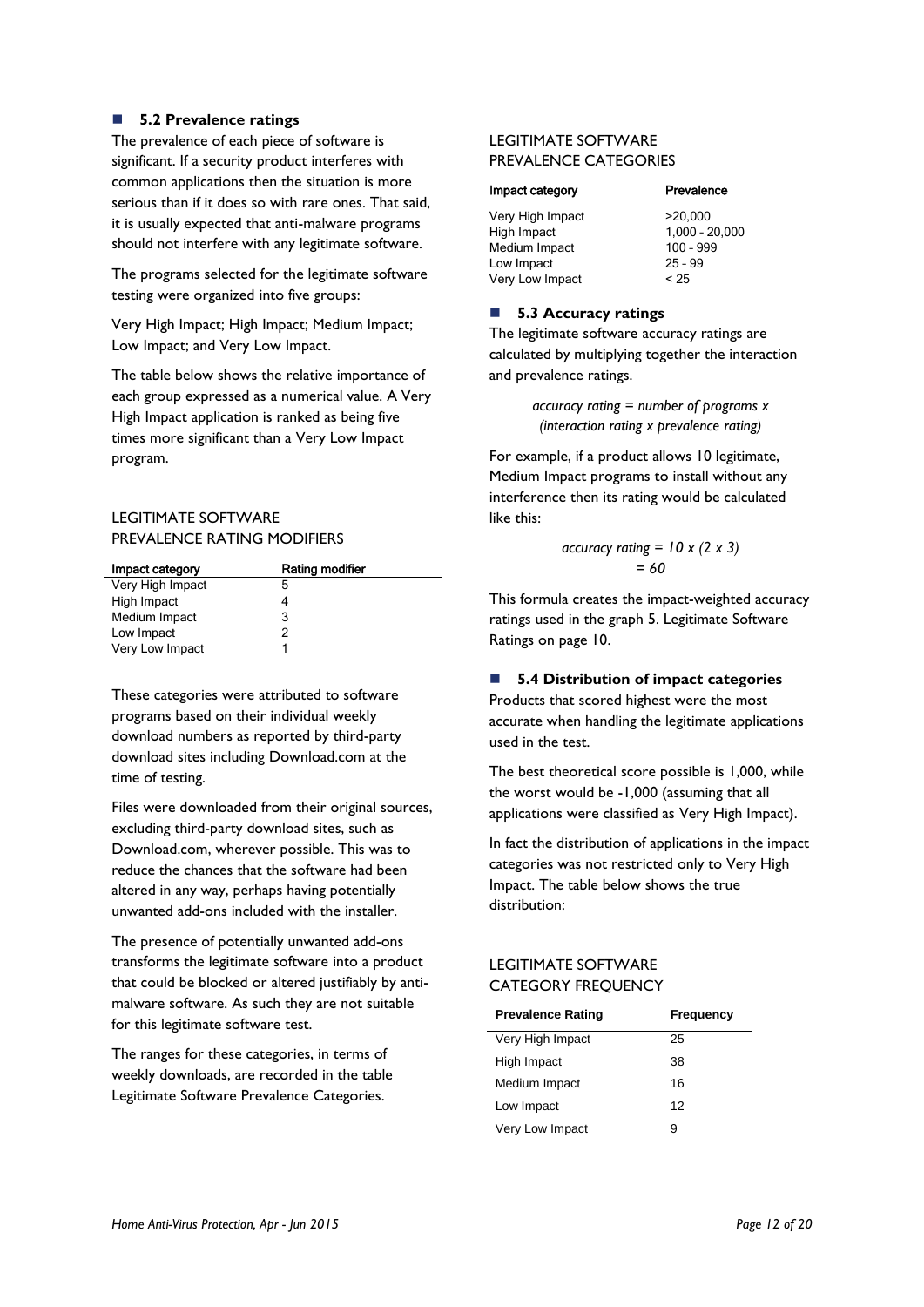## <span id="page-12-0"></span>**6. THE TESTS**

#### **6.1 The threats**

Providing a realistic user experience was important in order to illustrate what really happens when a user encounters a threat on the internet.

For example, in these tests web-based malware was accessed by visiting an original, infected website using a web browser, and not downloaded from a CD or internal test website.

All target systems were fully exposed to the threats. This means that any exploit code was allowed to run, as were other malicious files, They were run and permitted to perform exactly as they were designed to, subject to checks made by the installed security software.

A minimum time period of five minutes was provided to allow the malware an opportunity to act.

#### **6.2 Test rounds**

Tests were conducted in rounds. Each round recorded the exposure of every product to a specific threat. For example, in 'round one' each of the products was exposed to the same malicious website.

At the end of each round the test systems were completely reset to remove any possible trace of malware before the next test began.

#### **6.3 Monitoring**

Close logging of the target systems was necessary to gauge the relative successes of the malware and the anti-malware software. This included recording activity such as network traffic, the creation of files and processes and changes made to important files.

#### ■ **6.4 Levels of protection**

The products displayed different levels of protection. Sometimes a product would prevent a threat from executing, or at least making any significant changes to the target system.

In other cases a threat might be able to perform some tasks on the target (such as exploiting a security vulnerability or executing a malicious program), after which the security product would intervene and remove some or all of the malware. Finally, a threat may be able to bypass the security product and carry out its malicious tasks unhindered. It may even be able to disable the security software.

Occasionally Windows' own protection system might handle a threat while the anti-virus program ignored it. Another outcome is that the malware may crash for various reasons.

The different levels of protection provided by each product were recorded following analysis of the log files.

If malware failed to perform properly in a given incident, perhaps because of the very presence of the security product, rather than any specific defending action that the product took, the product was given the benefit of the doubt and a Defended result was recorded.

If the test system was damaged, becoming hard to use following an attempted attack, this was counted as a compromise even if the active parts of the malware had eventually been removed by the product.

## ■ **6.5 Types of protection**

All of the products tested provided two main types of protection: real-time and on-demand. Real-time protection monitors the system constantly in an attempt to prevent a threat from gaining access.

On-demand protection is essentially a 'virus scan' that is run by the user at an arbitrary time.

The test results note each product's behavior when a threat is introduced and afterwards. The real-time protection mechanism was monitored throughout the test, while an on-demand scan was run towards the end of each test to measure how safe the product determined the system to be.

Manual scans were run only when a tester determined that malware had made an interaction with the target system. In other words, if the security product claimed to block the attack at the initial stage, and the monitoring logs supported this claim, the case was considered closed and a Defended result was recorded.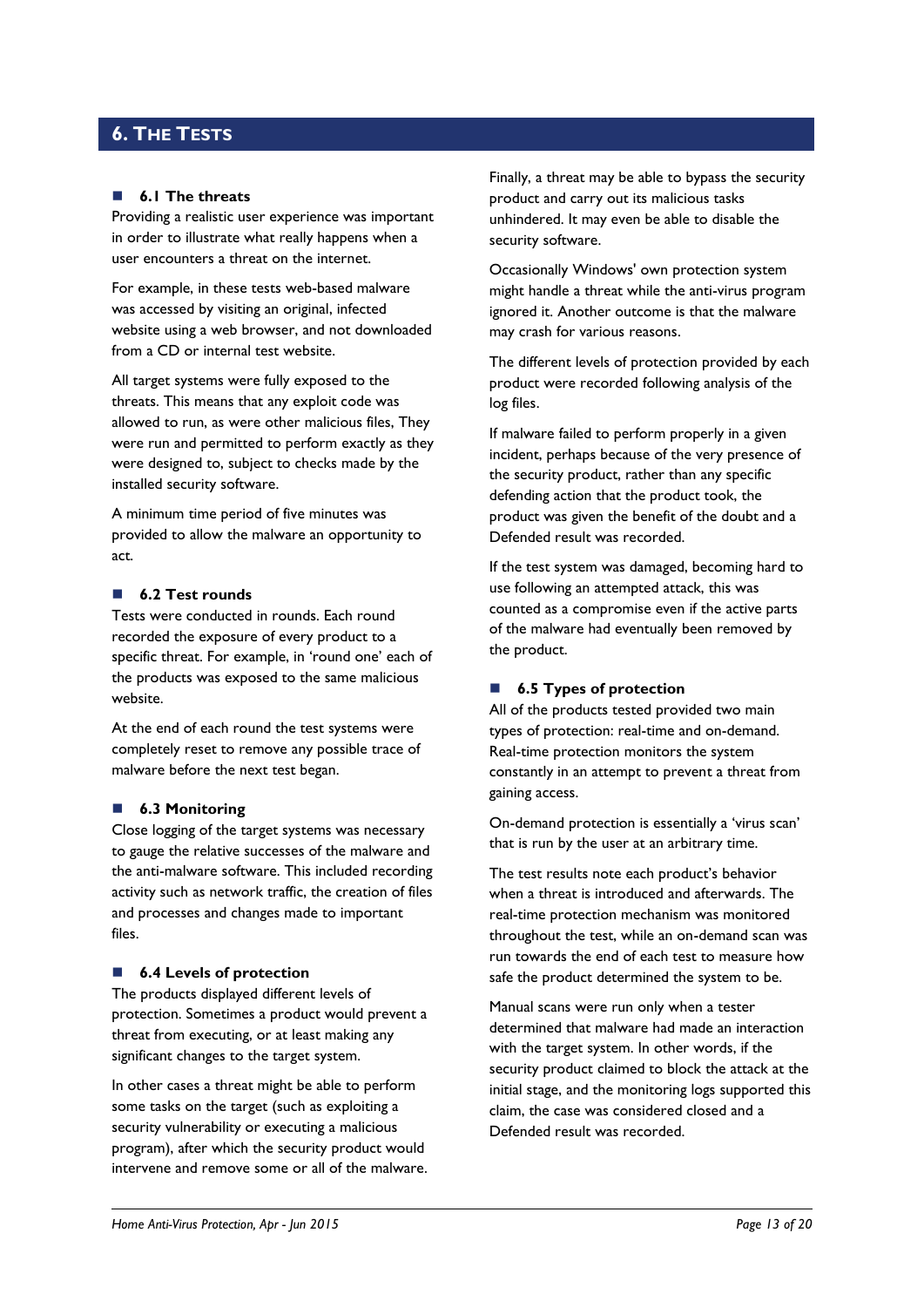## <span id="page-13-0"></span>**7. TEST DETAILS**

## **7.1 The targets**

To create a fair testing environment, each product was installed on a clean Windows 7 Home Premium 64-bit target system. The operating system was updated with Service Pack 1 (SP1), although no later patches or updates were applied.

We test with Windows 7 SP1 due to the high prevalence of internet threats that work with this operating system. The prevalence of these threats suggests that there are many systems with this level of patching currently connected to the internet.

At the time of testing Windows 7 was being used heavily by consumers and businesses.

According to Net Applications, which monitors the popularity of operating systems and web browsers, Windows 7 accounted for 48 per cent of the desktop operating system market at the time of testing. It was the market leader, with Windows XP coming second (29 per cent).

Windows 8 and Windows Vista came a distant third and fifth (11 per cent and three per cent) respectively<sup>1</sup>. Mac OS X came fourth.

Our aim is to test the security product and not the protection provided by keeping systems completely up to date with patches and other mechanisms.

Patching will inevitably improve the security of the system and readers are advised to keep all software updated.

A selection of legitimate but vulnerable software was pre-installed on the target systems. These posed security risks, as they contained known security issues. They included versions of Adobe Flash Player, Adobe Reader and Java.

A different security product was then installed on each system. Each product's update mechanism was used to download the latest version with the most recent definitions and other elements.

Due to the dynamic nature of the tests, which were carried out in real-time with live malicious

<sup>1</sup>Net Market Share (Net Applications), <http://www.netmarketshare.com/>

-

websites, the products' update systems were allowed to run automatically and were also run manually before each test round was carried out.

The products were also allowed to 'call home' should they be programmed to query databases in real-time. Some products might automatically upgrade themselves during the test. At any given time of testing, the very latest version of each program was used.

Each target systems was a physical PC, not a virtual machine, and was connected to the internet via its own virtual network (VLAN) to avoid crossinfection of malware.

## ■ 7.2 Threat selection

The malicious web links (URLs) used in the tests were not provided by any anti-malware vendor.

They were picked from lists generated by Dennis Technology Labs' own malicious site detection system, which uses popular search engine keywords submitted to Google. It analyses sites that are returned in the search results from a number of search engines and adds them to a database of malicious websites.

In all cases, a control system (Verification Target System - VTS) was used to confirm that the URLs linked to actively malicious sites.

Malicious URLs and files are not shared with any vendors during the testing process.

## <span id="page-13-1"></span>**7.3 Test stages**

There were three main stages in each individual test:

- 1. Introduction
- 2. Observation
- 3. Remediation

During the *Introduction* stage, the target system was exposed to a threat. Before the threat was introduced, a snapshot was taken of the system. This created a list of Registry entries and files on the hard disk. The threat was then introduced.

Immediately after the system's exposure to the threat, the *Observation* stage is reached. During this time, which typically lasted at least 10 minutes, the tester monitored the system both visually and using a range of third-party tools.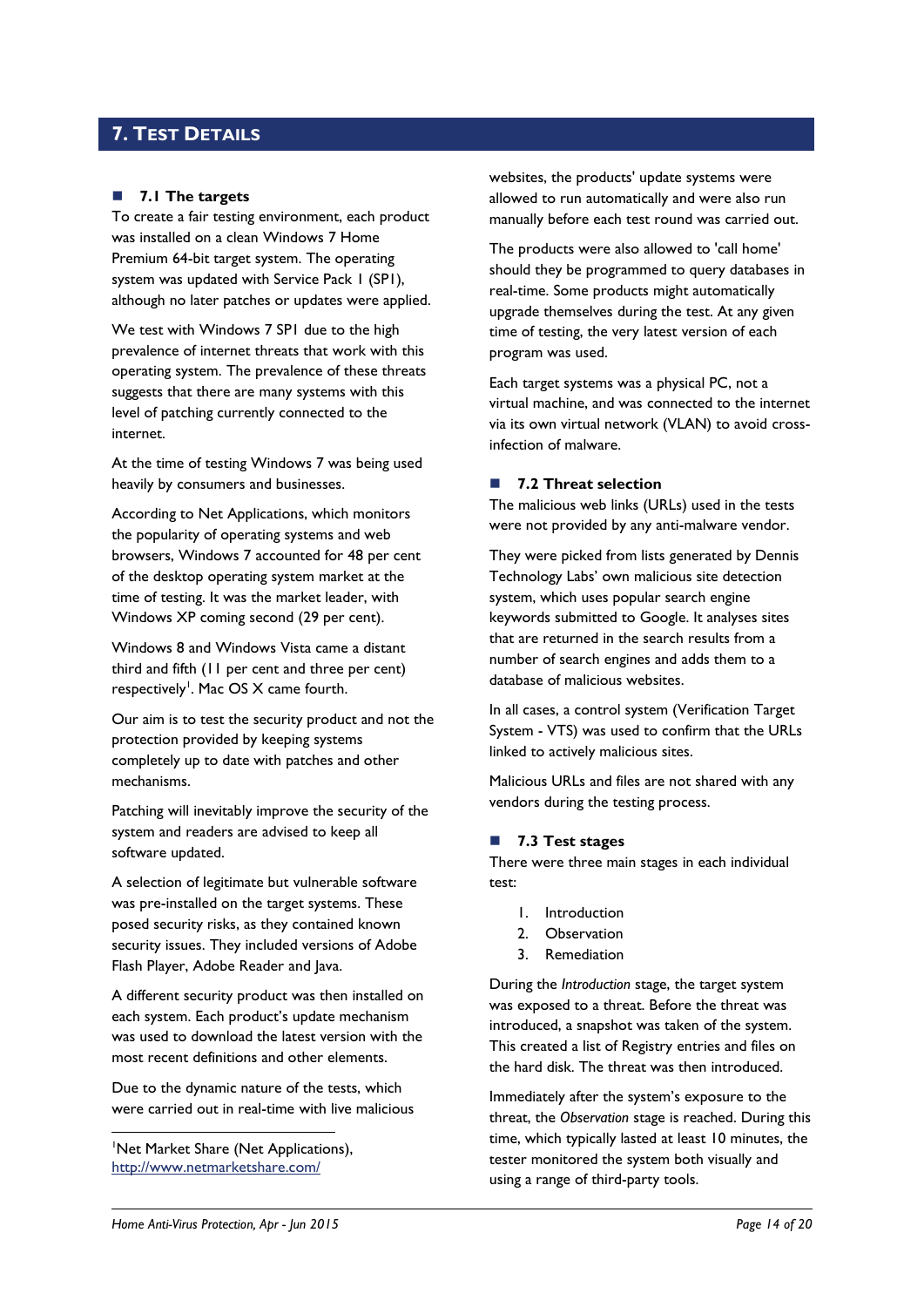The tester reacted to pop-ups and other prompts according to the directives described below (see *7.5 Observation and intervention* below.

In the event that hostile activity to other internet users was observed, such as when spam was being sent by the target, this stage was cut short.

The *Observation* stage concluded with another system snapshot. This 'exposed' snapshot was compared to the original 'clean' snapshot and a report generated. The system was then rebooted.

The *Remediation* stage is designed to test the products' ability to clean an infected system. If it defended against the threat in the *Observation* stage then we skipped it. An on-demand scan was run on the target, after which a 'scanned' snapshot was taken. This was compared to the original 'clean' snapshot and a report was generated.

All log files, including the snapshot reports and the product's own log files, were recovered from the target.

In some cases the target may become so damaged that log recovery is considered impractical. The target was then reset to a clean state, ready for the next test.

## **7.4 Threat introduction**

Malicious websites were visited in real-time using the web browser. This risky behavior was conducted using live internet connections. URLs were typed manually into the browser.

Web-hosted malware often changes over time. Visiting the same site over a short period of time can expose systems to what appear to be a range of threats (although it may be the same threat, slightly altered to avoid detection).

Also, many infected sites will only attack a particular IP address once, which makes it hard to test more than one product against the same threat.

In order to improve the chances that each target system received the same experience from a malicious web server, we used a web replay system.

When the verification target systems visited a malicious site, the page's content, including malicious code, was downloaded, stored and loaded into the replay system. When each target system subsequently visited the site, it received exactly the same content.

The network configurations were set to allow all products unfettered access to the internet throughout the test, regardless of the web replay systems.

## **7.5 Observation and intervention**

Throughout each test, the target system was observed both manually and in real-time. This enabled the tester to take comprehensive notes about the system's perceived behavior, as well as to compare visual alerts with the products' log entries.

At certain stages the tester was required to act as a regular user. To achieve consistency, the tester followed a policy for handling certain situations, including dealing with pop-ups displayed by products or the operating system, system crashes, invitations by malware to perform tasks and so on.

This user behavior policy included the following directives:

- 1. Act naively. Allow the threat a good chance to introduce itself to the target by clicking OK to malicious prompts, for example.
- 2. Don't be too stubborn in retrying blocked downloads. If a product warns against visiting a site, don't take further measures to visit that site.
- 3. Where malware is downloaded as a Zip file, or similar, extract it to the Desktop then attempt to run it. If the archive is protected by a password, and that password is known to you (e.g. it was included in the body of the original malicious email), use it.
- 4. Always click the default option. This applies to security product pop-ups, operating system prompts (including Windows firewall) and malware invitations to act.
- 5. If there is no default option, wait. Give the prompt 20 seconds to choose a course of action automatically.
- 6. If no action is taken automatically, choose the first option. Where options are listed vertically, choose the top one. Where options are listed horizontally, choose the left-hand one.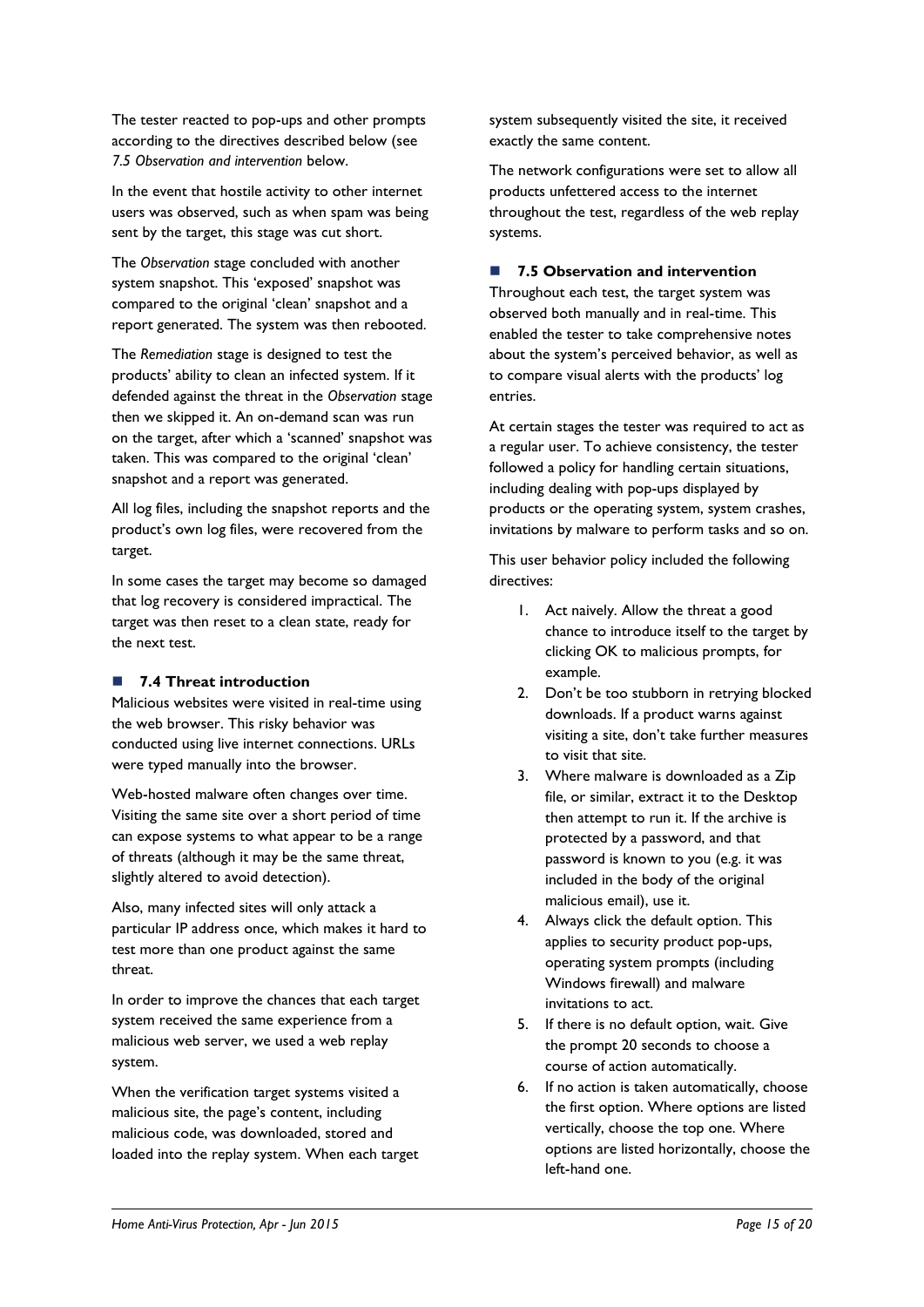## **7.6 Remediation**

When a target is exposed to malware, the threat may have a number of opportunities to infect the system. The security product also has a number of chances to protect the target. The snapshots explained in *7.3 Test stages* [on page 14](#page-13-1) provided information that was used to analyze a system's final state at the end of a test.

Before, during and after each test, a 'snapshot' of the target system was taken to provide information about what had changed during the exposure to malware. For example, comparing a snapshot taken before a malicious website was visited to one taken after might highlight new entries in the Registry and new files on the hard disk.

Snapshots were also used to determine how effective a product was at removing a threat that had managed to establish itself on the target system. This analysis gives an indication as to the levels of protection that a product has provided.

These levels of protection have been recorded using three main terms: defended, neutralized, and compromised. A threat that was unable to gain a foothold on the target was *defended* against; one that was prevented from continuing its activities was *neutralized*; while a successful threat was considered to have *compromised* the target.

A defended incident occurs where no malicious activity is observed with the naked eye or thirdparty monitoring tools following the initial threat introduction. The snapshot report files are used to verify this happy state.

If a threat is observed to run actively on the system, but not beyond the point where an ondemand scan is run, it is considered to have been neutralized.

Comparing the snapshot reports should show that malicious files were created and Registry entries were made after the introduction. However, as long as the 'scanned' snapshot report shows that either the files have been removed or the Registry entries have been deleted, the threat has been neutralized.

The target is compromised if malware is observed to run after the on-demand scan. In some cases a product might request a further scan to complete the removal. We considered secondary scans to

be acceptable, but continual scan requests may be ignored after no progress is determined.

An edited 'hosts' file or altered system file also counted as a compromise.

## ■ 7.7 **Automatic monitoring**

Logs were generated using third-party applications, as well as by the security products themselves.

Manual observation of the target system throughout its exposure to malware (and legitimate applications) provided more information about the security products' behavior.

Monitoring was performed directly on the target system and on the network.

## Client-side logging

A combination of Process Explorer, Process Monitor, TcpView and Wireshark were used to monitor the target systems. Regshot was used between each testing stage to record a system snapshot.

A number of Dennis Technology Labs-created scripts were also used to provide additional system information. Each product was able to generate some level of logging itself.

Process Explorer and TcpView were run throughout the tests, providing a visual cue to the tester about possible malicious activity on the system. In addition, Wireshark's real-time output, and the display from the web proxy (see Network logging, below), indicated specific network activity such as secondary downloads.

Process Monitor also provided valuable information to help reconstruct malicious incidents.

## Network logging

All target systems were connected to a live internet connection, which incorporated a transparent web proxy and a network monitoring system. All traffic to and from the internet had to pass through this system.

An HTTP replay system ensured that all target systems received the same malware as each other. It was configured to allow access to the internet so that products could download updates and communicate with any available 'in the cloud' servers.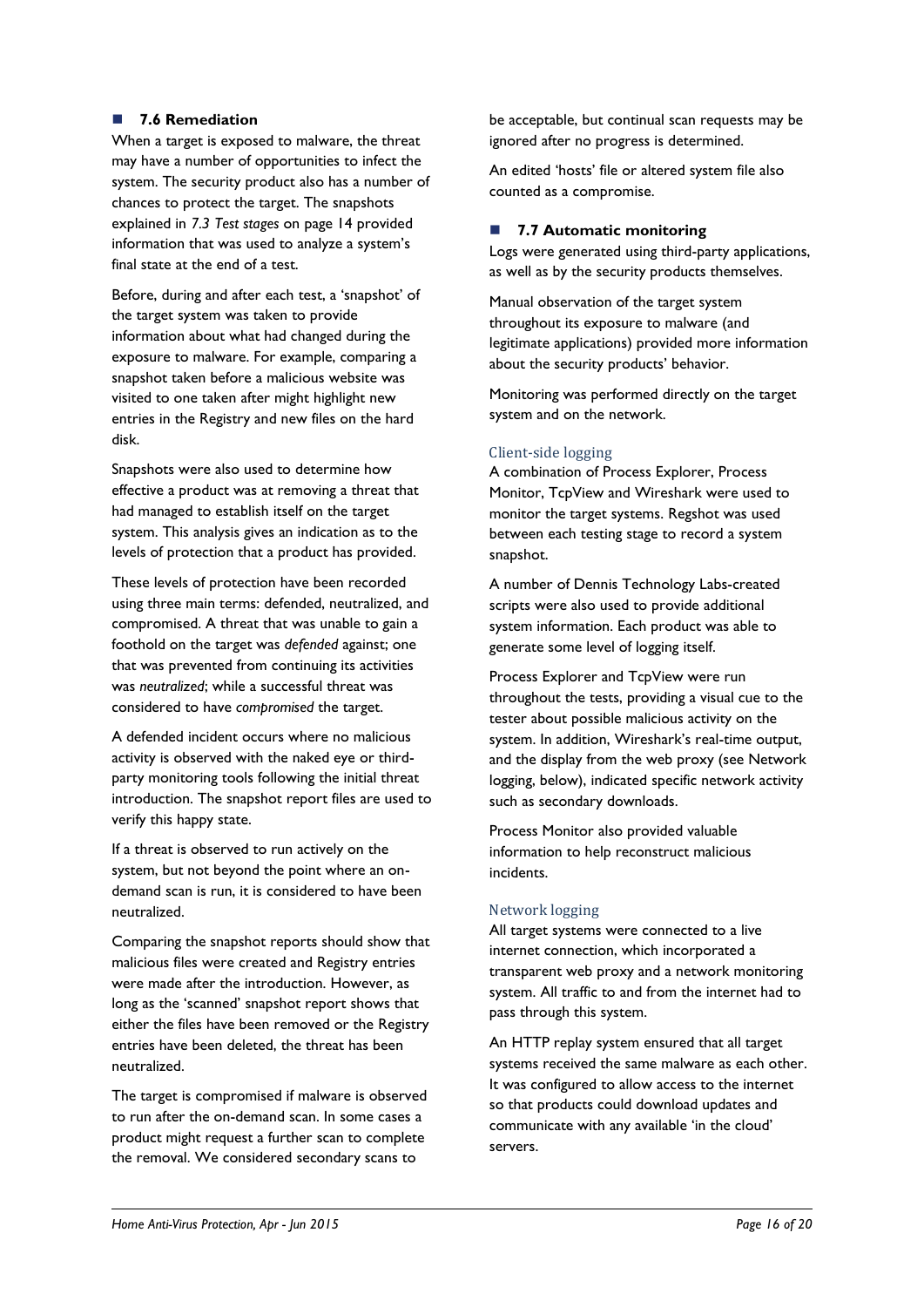## <span id="page-16-0"></span>**8. CONCLUSIONS**

#### **Where are the threats?**

The threats used in this test were genuine, real-life threats that were infecting victims globally at the time that we tested the products.

The types of infected or malicious sites were varied, which demonstrates that effective anti-virus software is essential for those who want to use the web using a Windows PC.

Most threats installed automatically when a user visited the infected webpage. This infection was often invisible to a casual observer.

#### **Where does protection start?**

There were relatively few compromises in this test, although also a significant number of neutralizations.

The strongest products blocked the site before it was even able to deliver its payload. The weakest tended to handle the threat after it had started to interact with the target system.

## **Sorting the wheat from the chaff**

ESET Smart Security, Kaspersky Internet Security 2015 and Norton Security scored highest in terms of malware protection. They were as effective as each other.

G-Data Internet Security came a close fourth, while scores for products from AVG, Avast!, McAfee and Trend Micro were only slightly lower.

The Kaspersky, Symantec and ESET products gained the highest protection ratings because they prevented all of the threats from infecting the target.

G-Data's product came third in the protection ratings because, although it was compromised once, it neutralized 13 threats, 10 of which with full remediation.

ESET protected the target in 100 per cent of cases but scored lower than the other leaders because it neutralized 13 threats without full remediation.

Most products, including all of the free ones, were compromised four or more times.

Microsoft Security Essentials was compromised most often, in 12 out of 100 cases. Products from AVG, Avast!, McAfee and Trend Micro were all compromised four times.

The top three products, in terms of overall accuracy, were all paid-for products. All of the free products scored below the average for this test.

#### **False positives?**

Anti-malware products need to be able to distinguish between malicious and non-malicious programs. This is where some products failed to excel and those from G-Data and McAfee were the most distracting and inaccurate.

G-Data's was the worst, advising against installing three legitimate applications automatically and blocking another outright. McAfee's product advised against one application and blocked one website.

In contrast, all of the other products (save for Avast!'s) were 100 per cent accurate when handling legitimate software.

Overall, considering each product's ability to handle both malware and legitimate applications, the winners were Kaspersky Internet Security 2015, Norton Security, and ESET Smart Security 8. These were closely followed by products from Avast!, Trend Micro and AVG. All win AAA awards.

## **Anti-virus is important (but not a panacea)**

This test shows that with even a relatively small sample set of 100 threats there is a significant difference in performance between the anti-virus programs. Most importantly, it illustrates this difference using real threats that attacked real computers at the time of testing.

The average protection level of the tested products is 97 per cent (see *3. Protection Scores* on page 8). This figure is much lower than some detection results typically quoted in anti-malware marketing material.

The presence of anti-malware software can be seen to decrease the chances of a malware infection even when the only sites being visited are proven to be actively malicious. That said, only two products achieved a 100 per cent protection rate.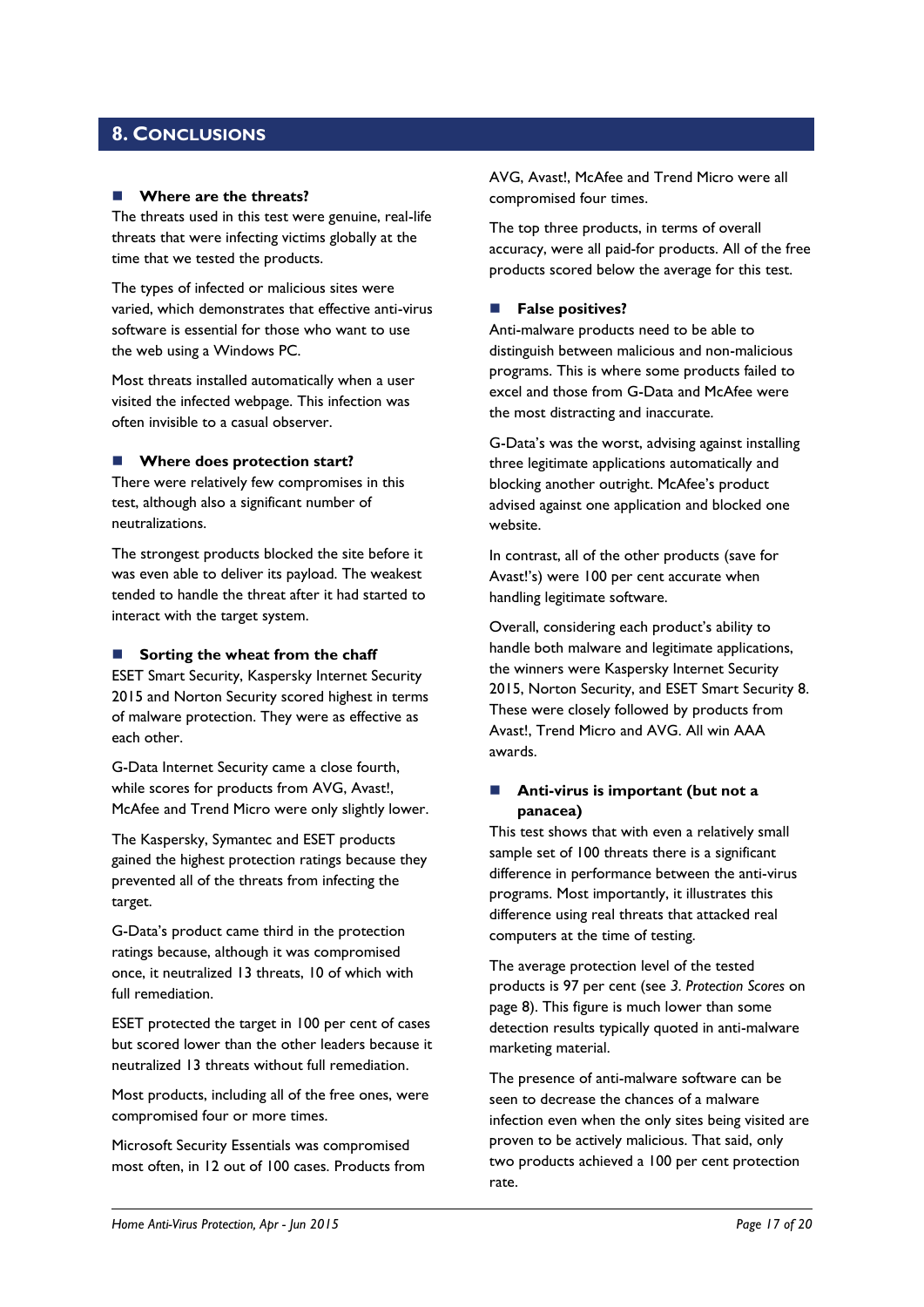## <span id="page-17-0"></span>**APPENDIX A: TERMS USED**

| Compromised            | Malware continues to run on an infected system, even after an on-demand scan.                                                                                                                                                                                                                                                     |
|------------------------|-----------------------------------------------------------------------------------------------------------------------------------------------------------------------------------------------------------------------------------------------------------------------------------------------------------------------------------|
| Defended               | Malware was prevented from running on, or making changes to, the target.                                                                                                                                                                                                                                                          |
| <b>False Positive</b>  | A legitimate application was incorrectly classified as being malicious.                                                                                                                                                                                                                                                           |
| Introduction           | Test stage where a target system is exposed to a threat.                                                                                                                                                                                                                                                                          |
| Neutralized            | Malware or exploit was able to run on the target, but was then removed by the security<br>product.                                                                                                                                                                                                                                |
| Observation            | Test stage during which malware may affect the target.                                                                                                                                                                                                                                                                            |
| On-demand (protection) | Manual 'virus' scan, run by the user at an arbitrary time.                                                                                                                                                                                                                                                                        |
| Prompt                 | Questions asked by software, including malware, security products and the operating<br>system. With security products, prompts usually appear in the form of pop-up windows.<br>Some prompts don't ask questions but provide alerts. When these appear and<br>disappear without a user's interaction, they are called 'toasters'. |
| Real-time (protection) | The 'always-on' protection offered by many security products.                                                                                                                                                                                                                                                                     |
| Remediation            | Test stage that measures a product's abilities to remove any installed threat.                                                                                                                                                                                                                                                    |
| Round                  | Test series of multiple products, exposing each target to the same threat.                                                                                                                                                                                                                                                        |
| Snapshot               | Record of a target's file system and Registry contents.                                                                                                                                                                                                                                                                           |
| Target                 | Test system exposed to threats in order to monitor the behavior of security products.                                                                                                                                                                                                                                             |
| Threat                 | A program or other measure designed to subvert a system.                                                                                                                                                                                                                                                                          |
| Update                 | Code provided by a vendor to keep its software up to date. This includes virus<br>definitions, engine updates and operating system patches.                                                                                                                                                                                       |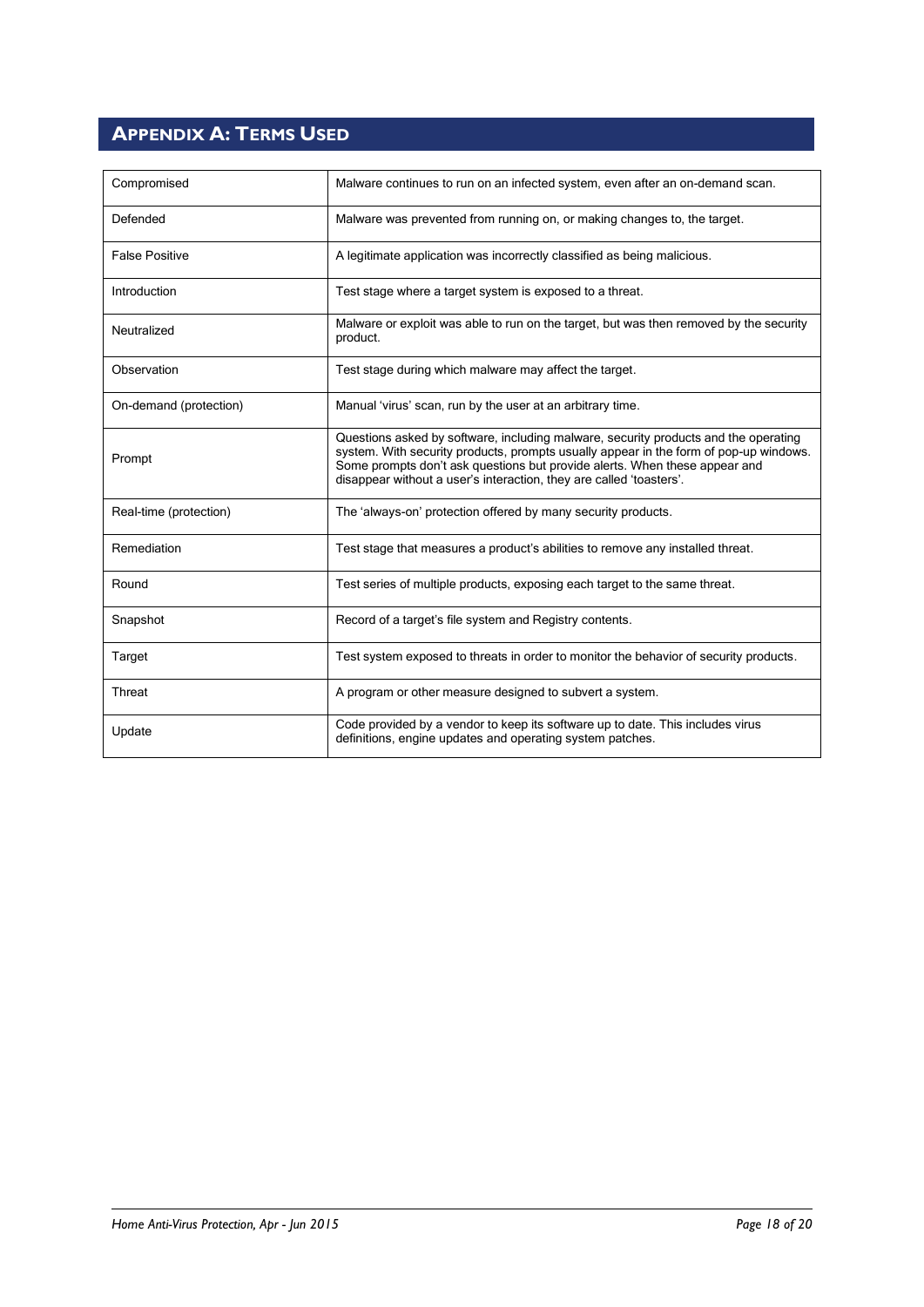## <span id="page-18-0"></span>**APPENDIX B: FAQS**

- **This test was unsponsored.**
- The test rounds were conducted between 8th April 2015 and 28th May 2015 using the most up to date versions of the software available on any given day.
- **All products were able to communicate with their back-end systems over the internet.**
- The products selected for this test were chosen by Dennis Technology Labs.
- Samples were located and verified by Dennis Technology Labs.
- **Products were exposed to threats within 24 hours of the same threats being verified. In practice there** was only a delay of up to three to four hours.
- Details of the samples, including their URLs and code, were provided to partner vendors only after the test was complete.
- The sample set comprised 100 actively-malicious URLs and 100 legitimate applications and URLs.

#### Do participating vendors know what samples are used, before or during the test?

No. We don't even know what threats will be used until the test starts. Each day we find new ones, so it is impossible for us to give this information before the test starts. Neither do we disclose this information until the test has concluded.

## What is the difference between a vendor and a partner vendor?

Partner vendors contribute financially to the test in return for a preview of the results, an opportunity to challenge results before publication and the right to use award logos in marketing material. Other participants first see the results on the day of publication and may not use award logos for any purpose.

#### Do you share samples with the vendors?

Partner vendors are able to download samples from us after the test is complete.

Other vendors may request a small subset of the threats that compromised their products in order for them to verify our results and further understand our methodology. The same applies to client-side logs, including the network capture files. There is a small administration fee for the provision of this service.

#### What is a sample?

In our tests a sample is not simply a set of malicious executable files that runs on the system. A sample is an entire replay archive that enables researchers to replicate the incident, even if the original infected website is no longer available. This means that it is possible to reproduce the attack and to determine which layer of protection is was able to bypass. Replaying the attack should, in most cases, produce the relevant executable files. If not, these are usually available in the client-side network capture (pcap) file.